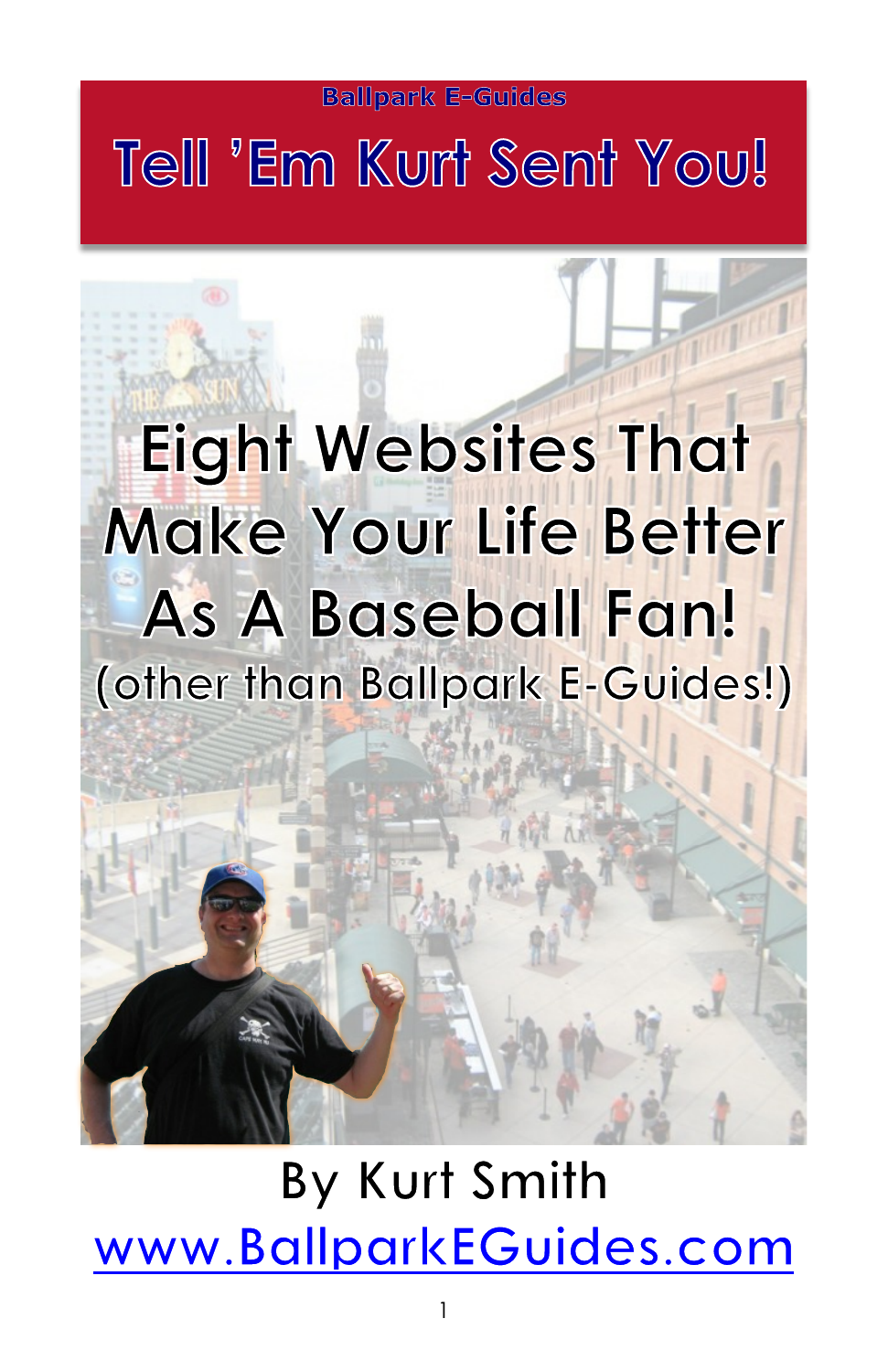### **Introduction**

When talking about baseball and going to baseball games, people often say to me: "I remember the good old days, when you could walk up to the box office and buy a ticket on the day of the game". I don't mean to be insulting, but I remember those days, and they weren't all that good.

I remember when you had to get in a car and drive to the box office or the local ticket outlet or call the team on the phone to get tickets for a game. I remember when at those outlets you dealt with one provider, like Ticketron, and you paid their fees or you didn't go. And if you asked if there were any ticket deals, they'd most likely laugh at you.

I remember the days of classic ballparks like Memorial Stadium in Baltimore, where you drove to the game and were jammed bumper to bumper in the parking lot. Unless you were a local with season tickets, you likely didn't know about any alternatives. I remember the days when if you went on a road trip, the best discount on a hotel room you could hope for was through your AAA membership—which cost \$45 a year and almost wasn't worth it.

It's not that I'm immune from that "things were better back in my day" worldview. Maybe some things were better about baseball back in my youth, like the price of tickets. In my forties, I'm not much of a gadget whiz—I am still marveling at the abilities of a smartphone—so I like to think I'm not a tech snob. But even given the choice, I wouldn't go back to the days of long phone calls for tickets, limited hotel options and ridiculous parking issues when it comes to enjoying the greatest pastime ever devised by man.

Imagine taking a baseball road trip to see a few ballparks. (I know, you do it every day. So do I.) Think of all the things you can do now with this marvelous tool called the Internet. You can plan your route, book a hotel, buy game tickets, order gear to wear at the game, find out what restaurants are in the area and what people think about them, search for bargains and seek out attractions along the way…all without getting dressed!

In case you're too young to remember the pre-Internet dark ages, let me describe to you what this used to be like.

Planning your route would likely involve buying a road atlas, from which you would then have to either memorize the route or write down directions for where you wanted to go.

To book a hotel you'd need a travel guide of some kind, and to find out what specials a hotel was offering you'd either use the ads in the travel guide or call each of the hotels and haggle with them, if you wanted the best deal. (And you paid for long distance minutes on the phone back then!) If you wanted cheap, the easiest answer was Motel 6…but you didn't expect much as far as a nice room.

Buying tickets would at the very least mean another phone call, and a discussion that could last a half hour as you decided on which seats were available that you wanted. And that was after you got your hands on a seating chart from the team…and even that wasn't always so easy. (Incidentally, remember those sleazy brokers you had to deal with for sold out events? Except in Wrigleyville, they're something of a lost relic…and I definitely don't miss them.)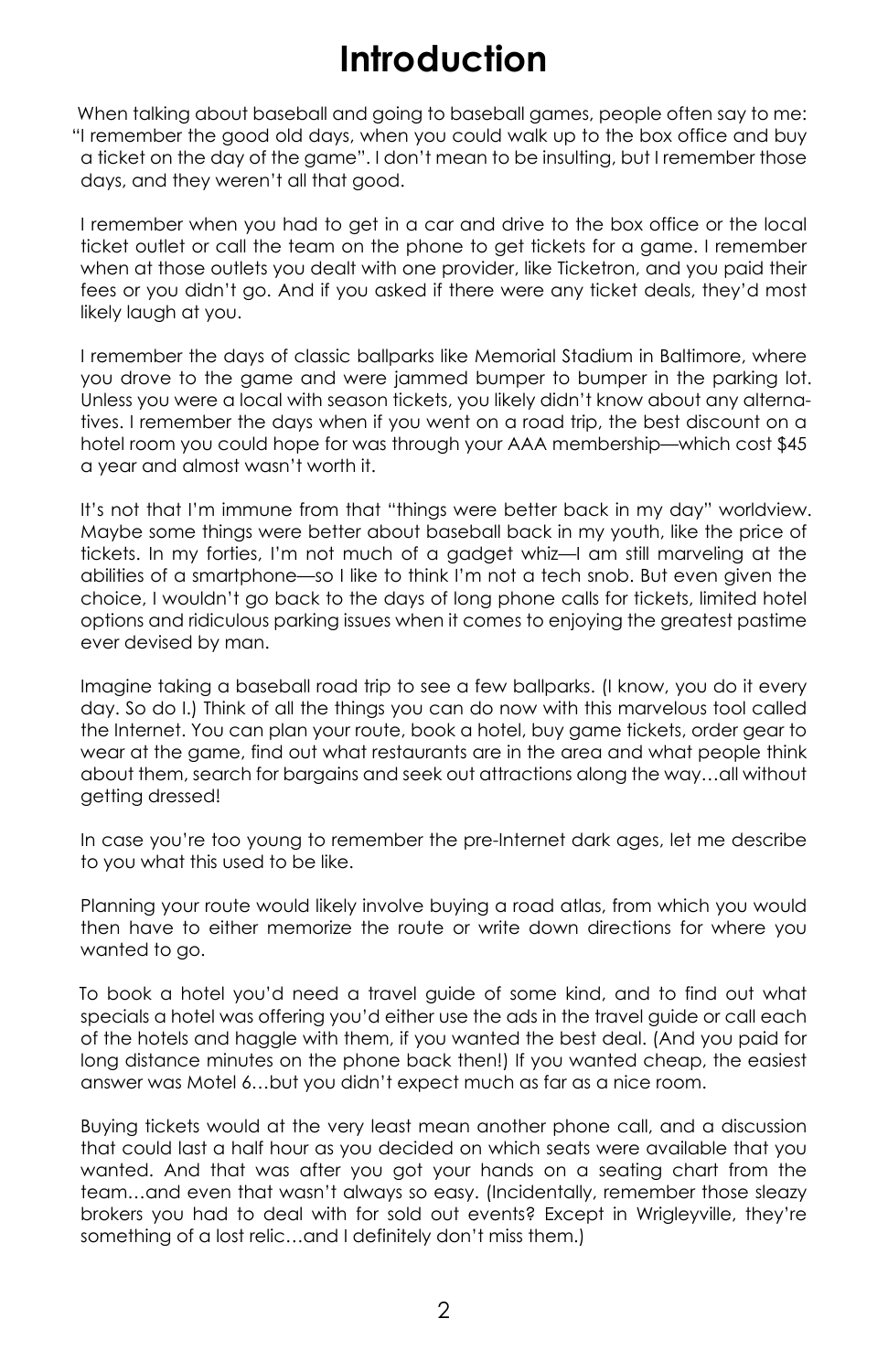### **Introduction**

You might be able to find souvenirs or team gear at a department store or specialized shop, but you'd be very limited in what you could get, or you could buy it at the ballpark at an inflated price.

If you went back in time several decades and went to a ballgame or two in 1982, you might enjoy watching Cal Ripken Jr.'s rookie season or seeing the Brewers become the American League champs. But you would probably consider all of the above hassles to be a massive inconvenience that you had genuinely and thankfully forgotten. You can try it, if you want…all those old methods still exist. With all due respect, though, I'll bet you wouldn't be calling them the good old days if you tried.

For all of its pitfalls and occasional dangers, the Internet has made our lives immeasurably better in so many ways, especially if you're a baseball fan. Going to a game is so much easier…we can order tickets, parking, gear and practically anything else online just sitting at a computer, and all we have to do is show up.

In this eBook I'm going to share with you some of my favorite websites, smartphone apps, and services for making the ballgame experience cheaper, easier, or less time-consuming. They should all save you time, money, and aggravation. If you know of an entity that does any of it better, by all means let me know!

If after reading this you want to know much more about how to save time and money and avoid pitfalls at your favorite ballpark, be sure to check out a Ballpark E-Guide. It's a great deal for both the print and digital edition, and they provide plenty of information on getting tickets, finding a great seat, getting there and the food at the ballpark…so that you enjoy the game the way every American should!

Some disclosure here: many of these websites are affiliates of Ballpark E-Guides, so by clicking the links in this eBook and patronizing these fine websites, you help keep the Ballpark E-Guides train rolling…which is greatly appreciated.

Thanks for your interest in Ballpark E-Guides. I hope you enjoy this eBook and that it makes your game days better.

Best Regards, Kurt Smith [www.BallparkEGuides.com](http://www.BallparkEGuides.com)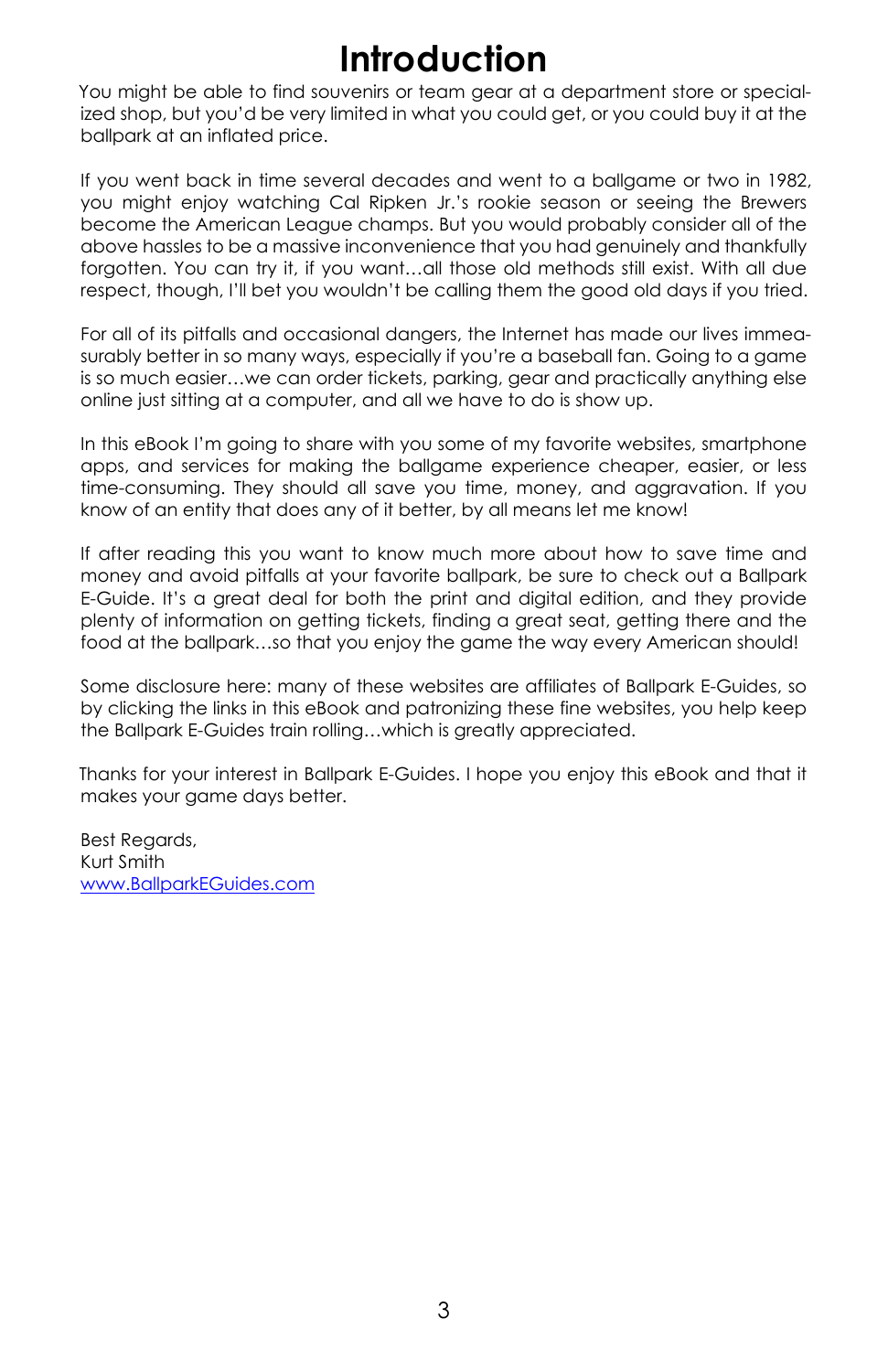### **Hotwire**



#### **Favorite Website #1: [Hotwire](http://partners.hotwire.com/c/216530/205226/3435)**

When I first discovered [Hotwire](http://partners.hotwire.com/c/216530/205226/3435), you might as well have arranged a blind date for me with Pamela Anderson for how excited I was.

Hotwire, if you didn't already know, is a website that provides hotel rooms, rental cars, and flights for often less than half of the asking price. How they do it, I don't know; they have some sort of arrangement for selling unbooked hotel rooms that hotels can't move. Whatever, I'm not complaining.

I first used Hotwire on an eight-ballpark road trip in 2003. Some of the deals I scored were a Crowne Plaza in Toronto for \$28 a night (this was, in fairness, during the SARS scare, when people were afraid to come to Toronto), a Baymont Inn in St. Louis for \$26 a night, and a very nice American Inn and Suites suite in Kansas City for somewhere around \$44. I also stayed at a Four Points Sheraton in Minneapolis for under \$50, and not only did they have a shuttle to get me to the Metrodome, they had a restaurant with the best breakfast burrito I've ever eaten.

A three-star hotel with a great restaurant for under \$50 a night! Before Hotwire, I paid more than that for a Motel 6 in Houston.

On that same trip I wanted to stay in the Mariemont Best Western in Cincinnati, which got good reviews, so I booked that separately. With a AAA discount booking on Best Western's website, the Mariemont—a nice but lesser hotel than most of the ones I stayed in—was about \$70 a night, easily the most expensive room on the trip…and also the smallest. I cracked my head on the chandelier *twice* just trying to get around. (Don't get me wrong; except for the headache, it was a fine hotel.)

So for about two weeks I was saving probably close to \$40-50 a night on hotels…or close to \$500 on the trip for lodging expenses. Read that again, I'll wait.

Ever since then I've used Hotwire for every trip, to varying degrees of success. I usually have good luck with a two and a half or three star hotel, and a two star for when I want to go cheap. But I've *always* saved serious money using Hotwire, and I don't even bother with other travel sites anymore.

As an example, I looked at hotel prices in Boston for July 15-18, 2016. Here is what Hotwire had at this writing:

- A 3 ½ star hotel in Canton for \$83/night
- A 4 star hotel at Logan Airport for \$189/night
- A 2 ½ star hotel in Haverhill for \$67/night

Man, Boston is expensive. 3 ½-4 stars could be a Doubletree, Sheraton or Hilton; 2 ½ stars could be La Quinta, Comfort Suites or Best Western.

Compare that with the best deals on Travelocity:

- Courtyard in Canton (3 stars) \$119/night
- Hyatt Regency Airport (4 stars) \$217/night
- Best Western Merrimack Valley (2 ½ stars) \$125/night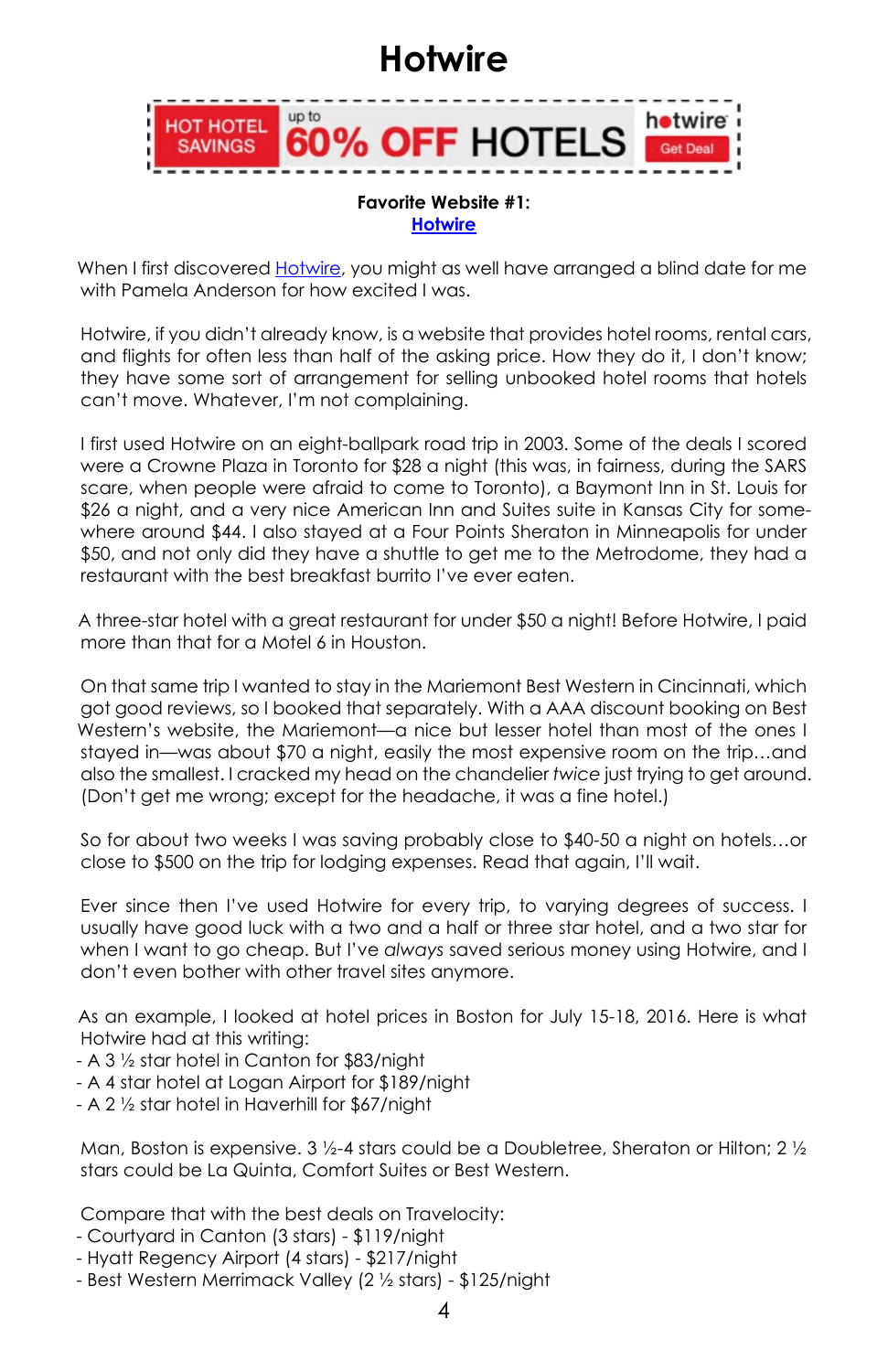### **Hotwire**

Look at the difference in price for a 2 ½ star hotel in an area north of Boston. Almost half.

The only catch with Hotwire is that you don't know the name or the address of the hotel until after you book it, and there are no refunds, so there is some risk I suppose (you can buy trip insurance now for about \$8 a night). And sometimes room and rental car taxes that help pay for the new stadiums will make you grumble.

But the way I see it, if you've never been to a city or to a hotel in the area anyway, what's the difference? I've stayed in hotels booked with Hotwire that I didn't like, and I've stayed in hotels I didn't like booked directly through the hotel. You're taking a risk anyway…you might as well do it for less money.

They're even kind enough to share reviews of hotels from users, and right there on the page with the list of deals they'll give you the percentage of people that recommend the place. Generally, you'll be fine with anything recommended by 85% of customers.

By the way, it's not just for hotel rooms…Hotwire also digs up very low prices on rental cars and flights too, and I have had no problem using it for that either. Again, you don't know who the rental car company or the airline is going to be, but it's worth it for the money you're saving.

If you haven't tried Hotwire yet, give it a whirl on your next trip. I'm confident you will never go back.

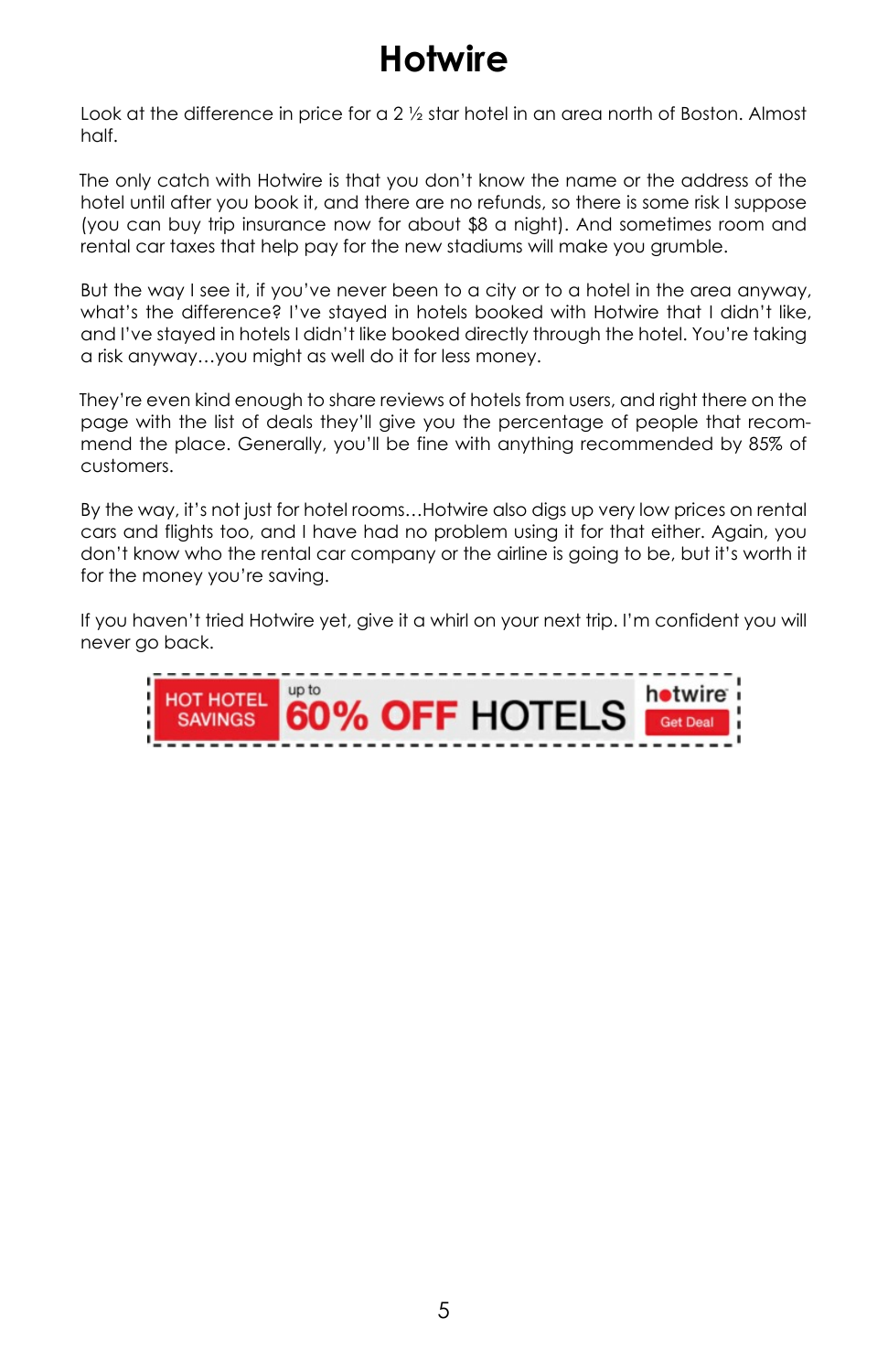### **VRBO.com**

#### **Favorite Website #2 [VRBO.com](http://www.vrbo.com) (Vacation Rentals By Owner)**

I first discovered VRBO when I mused to a friend about how few hotel rooms were available for an upcoming vacation to the Jersey Shore. She suggested VRBO to me and I haven't gone back to the shore motels since.

At VRBO, vacation home owners list their properties and the dates available; you can enter search parameters like whether a place is pet-friendly or has a pool or Wi-Fi. Instead of paying for just one room, or even a nice-sized suite at a hotel, you'll be staying in someone's home…and it will likely be much more spacious and have a refrigerator, a decent coffeemaker, a microwave, even a washer and dryer.

We have used VRBO every time we've gone on a beach vacation, and it's *so* much better than staying in a cramped motel. We've been able to pick perfect locations, cook more breakfasts in our staying quarters and save money that way, and we've stayed in places large enough to split the cost with friends and relatives. That's the very nice thing about VRBO; you have so much more flexibility with regards to location, amenities, and costs than you do just searching for hotels.

I love Hotwire for one or two night stays and when traveling alone, but if I were staying in, say, Chicago for a week with friends or family, I would look at my options on VRBO as well. If you're doing a four ballpark trip where the ballparks aren't terribly far apart, say Chicago-Milwaukee-Detroit or Boston-New York-Philadelphia, VRBO might work very well for you, especially if you're taking a family or sharing the costs with friends.

As I write this, here are some offers for a 1-week stay in Chicago from Sunday, July 3, 2016 to Sunday, July 10, 2016:

- An apartment two blocks from Wrigley Field that sleeps 6 for \$175 a night
- A Lakeview apartment a mile from Wrigley that sleeps 6 for \$207 a night
- A Roscoe Village apartment that sleeps 6 for \$250 a night

Keep in mind that this is in Wrigleyville; hotels walking distance to Wrigley will not be cheap. And yes, "sleeps 6" is a loosely defined phrase. But with VRBO you can search all over the Chicago area and the suburbs; you can choose whatever is convenient for your needs.

VRBO also includes reader reviews when available for each property, and generally people gush about the convenience and location of most of the homes. Homeowners want to have a good reputation, so the places you stay in will very likely be clean and comfortable.

The only drawback of it is that you have to bring your own sheets or towels or things like that; but aren't you kind of glad they make people do that? You also don't get your bed made while you're out. That's never been a big deal to me.

VRBO is a great resource for finding rentals with a family or a group of ballpark roadtripping friends. Especially if you don't want to stay in a cramped hotel.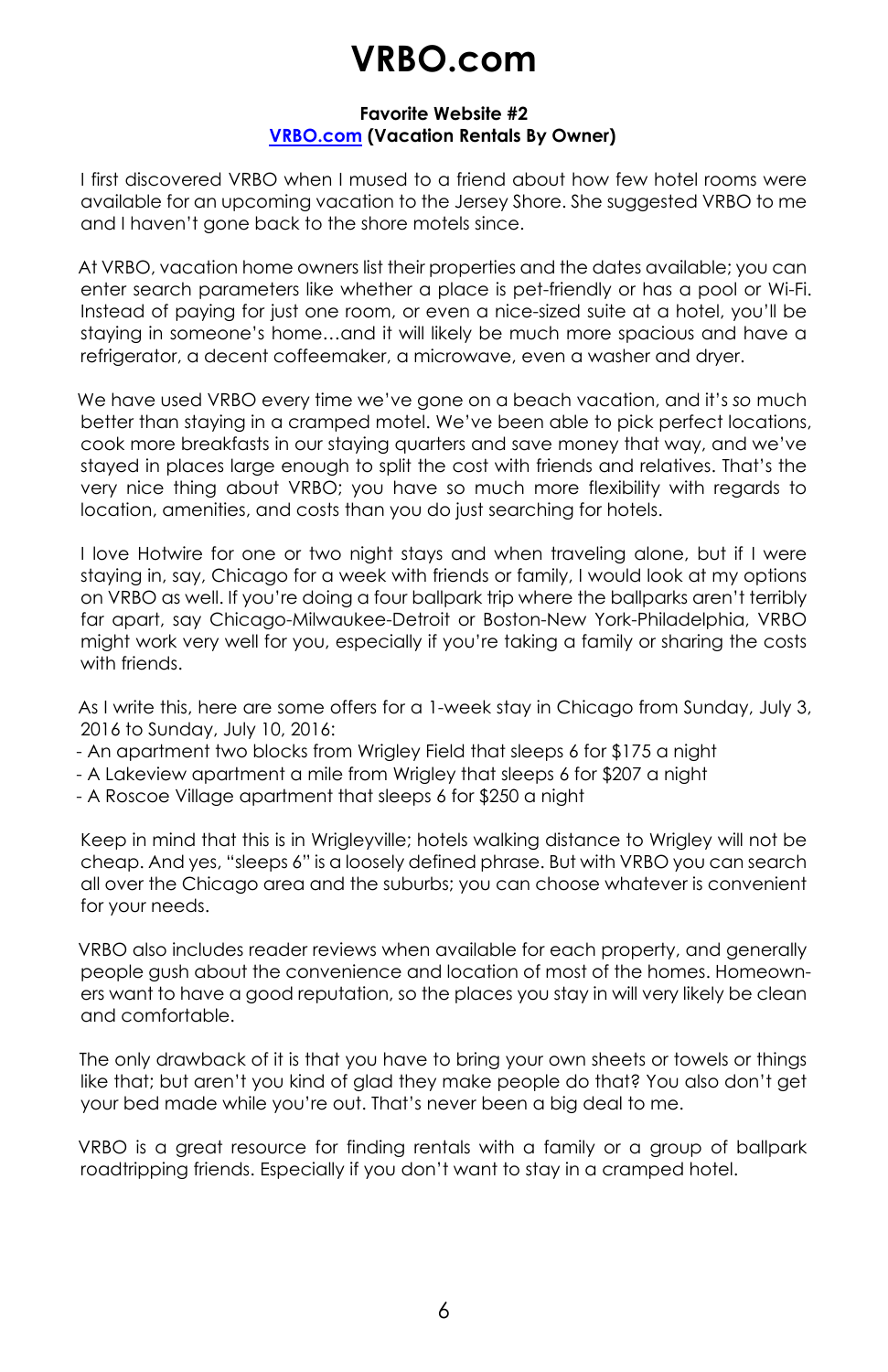### **SeatGeek**



#### **Favorite Website #3: [SeatGeek](http://seatgeek.com/?aid=204)**

When I first started using [SeatGeek](http://seatgeek.com/?aid=204), I marveled at how much the event ticket buying experience has improved since my first Rush concert. The story about that in a minute.

SeatGeek is a ticket search engine, which goes through a plethora of ticket outlets on the web—Vivid Seats, TicketsNow, RazorGator, etc. (they have an on/off relationship with StubHub that is off as I write this) and lists all of the tickets these outlets have available for the event you're searching for. If you're looking for the best deal on available pasteboards for a baseball game, SeatGeek is a huge time saver…and they'll find it for you.

Not only that, they'll tell you what the total price of the tickets are…not that initial asking price before those "by the way" fees kick in just as you're hot to buy. Those fees really aggravate me, not so much because it makes the ticket cost more but because I've been deceived on the actual price. SeatGeek lets me know ahead of time, at least as far as what they can find out. Some outlets will surprise you with another fee, I've learned, but SeatGeek gets close.

Even better yet, SeatGeek features an algorithm that shares a "Deal Score" with the user…in other words, they'll tell you with a green, yellow, or red dot what tickets are overpriced or a bargain. You can rank the available tickets by deal score, and get the best value for your money. You can search for the lowest price ticket too, but I love the value option.

What this means is that at the very least, SeatGeek has greatly narrowed the market margin, and you are far less likely to pay more than what the market will bear for a ticket. This in turn helps keep ticket prices down for low demand events…and requires that sellers compete on price. It may make things tougher on the seller, but it sure is a lot better for you!

Here are a couple of examples of what I've found just as I am writing this:

#### **New York Mets at Philadelphia Phillies, Citizens Bank Park 4/20/2016:**

- Section 129 Field Level, Phillies' price \$70 plus fees, going for \$47 fees included at ScoreBig

- Section 209 Pavilion, Phillies' price \$38 plus fees, going for \$24 fees included at ScoreBig

- Section D Diamond Club, Phillies' price \$130 plus fees, going for \$102 fees included on UberSeat

#### **New York Mets at Atlanta Braves, Turner Field 4/22/2016:**

- Section 145, Outfield, Braves price \$26 plus fees, going for \$7 fees included on UberSeat

- Section 404, Upper Deck behind home plate, Braves price \$18 plus fees, going for \$10 fees included on UberSeat

- Section 101, Hank Aaron Seats, Braves price \$88 plus fees, going for \$71 on ScoreBig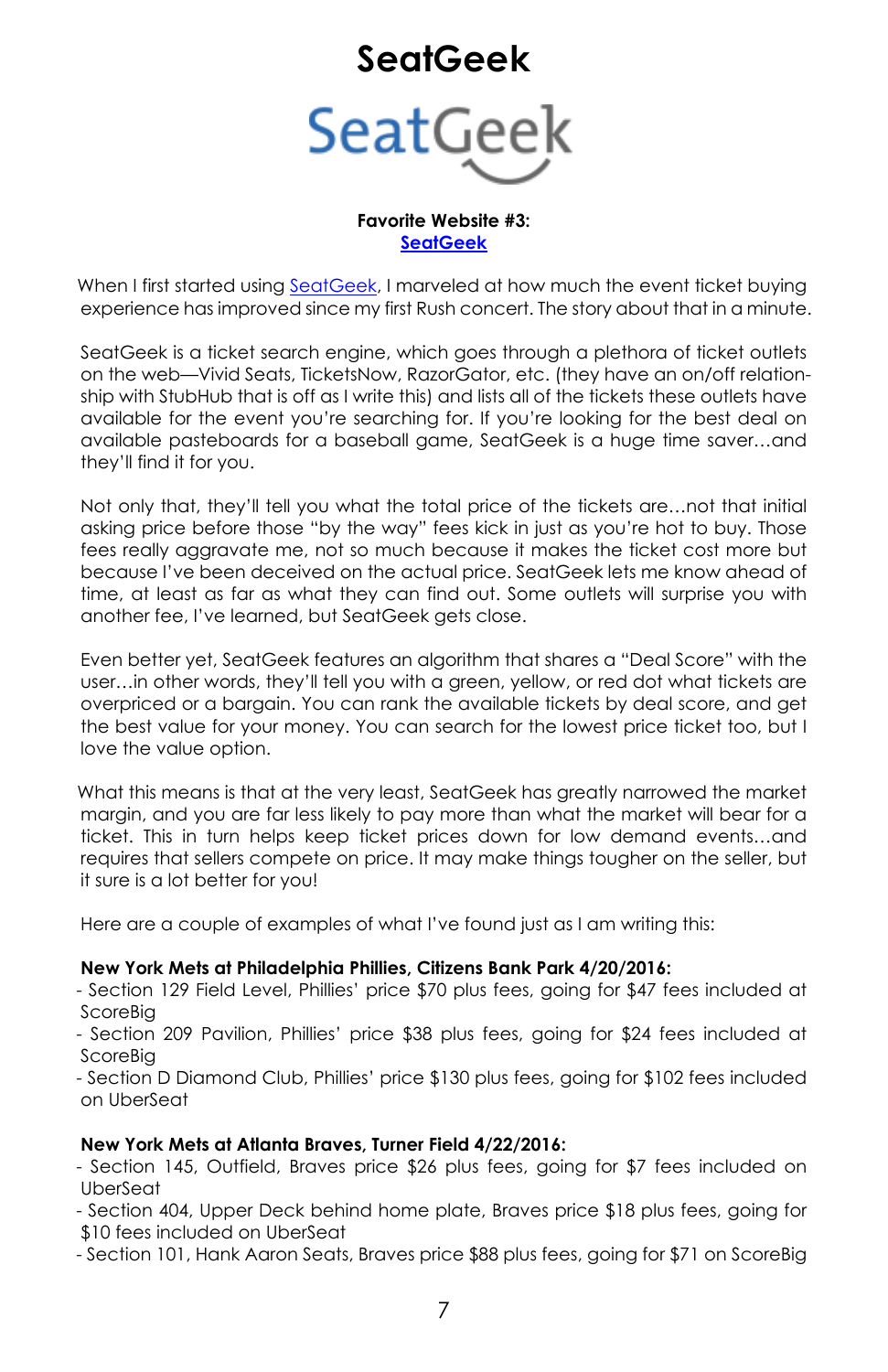### **SeatGeek**

You get the idea. Anything sold on ScoreBig, UberSeat, or any of dozens of third party sites will be right there for you to see.

Now for perspective on just how great that is, here is the story of when I bought tickets to see my first Rush concert in 1984. (Another "good old days" tale…)

Since the Internet appeared, camping out for concert tickets has become rare, but in those days it was pretty common. My good buddy Mike Lucas and I rode our bikes about four miles at 3:00 AM to the nearest Ticketron outlet, and sat on concrete for seven hours waiting for it to open. (Try sitting on concrete for one hour to get an idea of what that was like.)

And because some jerk decided to make a list of the order of the line, people who signed the list the night before showed up the next morning, after sleeping in a warm comfortable bed, and got in their "list" place in line, making the line a useless, jumbled mess. We ended up with about the worst seats available for my first concert to see my then-heroes.

It isn't a fond memory, and it makes me laugh when I hear people talk about the "good old days" of walking up to the venue and buying a ticket. No thanks.

There are other search engines for tickets, like FanSnap or TiqIQ. They're both good in their own way, but I really love the "deal score" on the SeatGeek website. Sometimes I just want to go cheap, but sometimes I want a great seat for the least amount of money too. SeatGeek makes both avenues possible.

SeatGeek makes clear that they do not buy or sell the tickets, they only search. But they do have a buy button on tickets that you click on, which takes you directly to the site offering the tickets. One blogger wrote about SeatGeek, "Never use Ticketmaster or Craigslist again". And I still remember a sore butt from sitting on concrete that would appreciate that.

I love SeatGeek. You will too. Check them out.

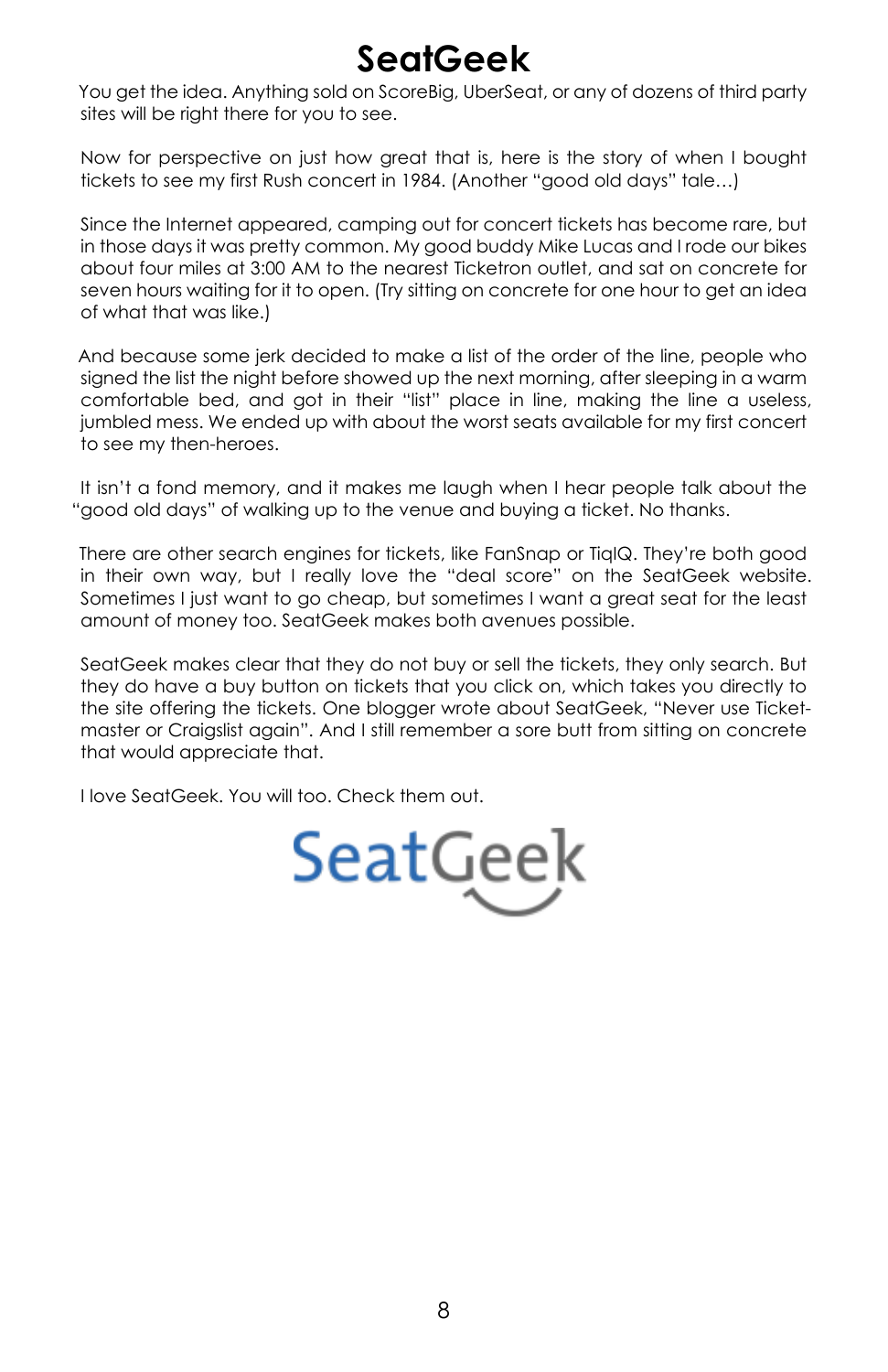### **ScoreBig**



#### **Favorite Website #4: [ScoreBig](http://www.tkqlhce.com/click-5752259-11724744-1454449416000)**

ScoreBig is to SeatGeek what Priceline is to Hotwire…you can nail down great deals on tickets for events with ScoreBig as well, but you bid on tickets rather than seeing the available price. You can score ridiculous deals on ScoreBig if you're lucky enough…and ScoreBig will actually let you know if you have a good chance of landing your offer.

On ScoreBig, you select an event and the website lists available tickets for you by tiers; ScoreBig will show you the seating sections in each tier, and you enter a dollar amount that you'd like to pay. ScoreBig will show you what your potential of scoring a deal at that price is; if the bar reaches into the green then your odds are fairly good. You get three bids at a seating section; if they are rejected you're locked out of that section for an hour.

So should you use SeatGeek or ScoreBig? As Deion would say, "Both." You'll notice that a lot of the deals on SeatGeek are from ScoreBig, so there's no harm in trying to bid on that section on ScoreBig for a few less bucks than what's offered on SeatGeek. You'll have an idea of what will be accepted, so you might be able to stretch it a few bucks further. At worst, your offer will get rejected and you can just buy the seats through SeatGeek.

Here is what I found on ScoreBig for the games I described on SeatGeek:

#### **New York Mets at Philadelphia Phillies, Citizens Bank Park 4/20/2016:**

- Section 129 Field Level – considered 6-star seating. \$47 on SeatGeek; a bid of \$40 gives an average success potential.

- Section 209 Pavilion – considered 3-star seating. \$38 on SeatGeek; a bid of \$30 offers a very good chance at a successful deal.

- The Diamond Club seats don't offer a bid, so SeatGeek is your best deal there.

#### **New York Mets at Atlanta Braves, Turner Field 4/22/2016:**

- Section 145, Outfield, considered 2-star seating. \$7 on SeatGeek; a bid of \$5 gives an average success potential.

- Section 404, Upper Deck behind home plate, considered 1-star seating. \$10 on SeatGeek; a bid of \$6 offers an average success potential.

- Section 101, Hank Aaron Seats, considered 6-star seating. \$71 on SeatGeek; a bid of \$65 offers an above average potential of success.

That doesn't mean, of course, that you will get the same seats that SeatGeek offered at that price. But if you're not particularly picky about where you sit, you can get an even better deal on a relatively equivalent seat than you would on SeatGeek.

Let's say you want to try the Hank Aaron seats in the last season at Turner Field. You can score a seat for just \$71 on SeatGeek, but there's no harm in trying a bid of \$60 on ScoreBig and landing a fantastic deal on the premium seats at the Ted.

Just some things to be aware of. You have to put in your payment info beforehand, and if your bid is accepted your credit card is immediately charged. Fair's fair. And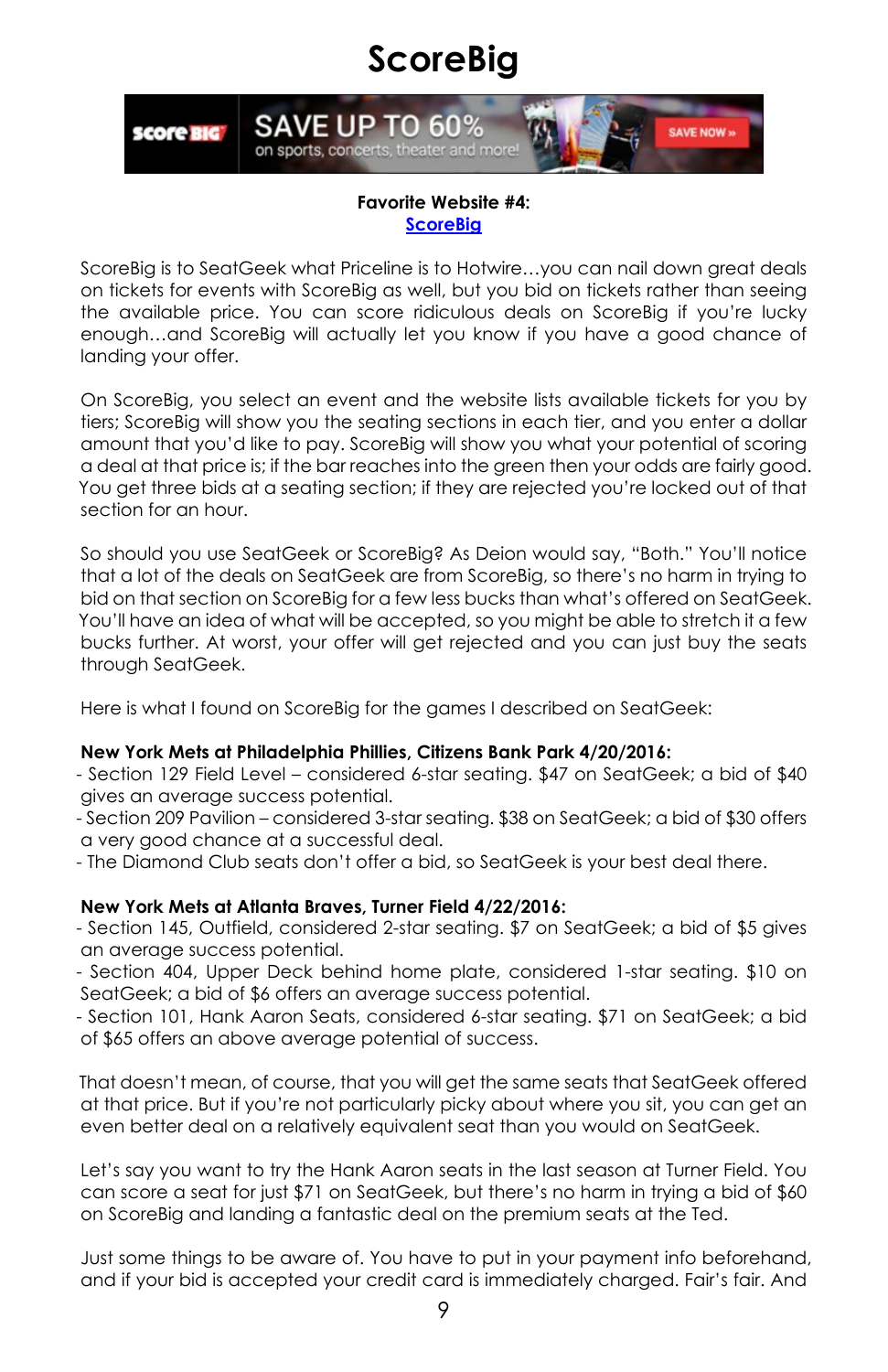### **ScoreBig**

remember that you're just getting what's available in the tier where you bid; if you've paid attention to your Ballpark E-Guide you might be a little pickier (say, to avoid an obstructed view of a scoreboard), and that would be worth paying a few extra bucks on SeatGeek to know what row you'll be sitting in. It matters.

But if you're a serious bargain hunting fan, use them both. Oh, and one other thing…ScoreBig runs specials, and they may offer you a coupon when you sign up with them. So wait until you're about ready to use ScoreBig before setting up an account.

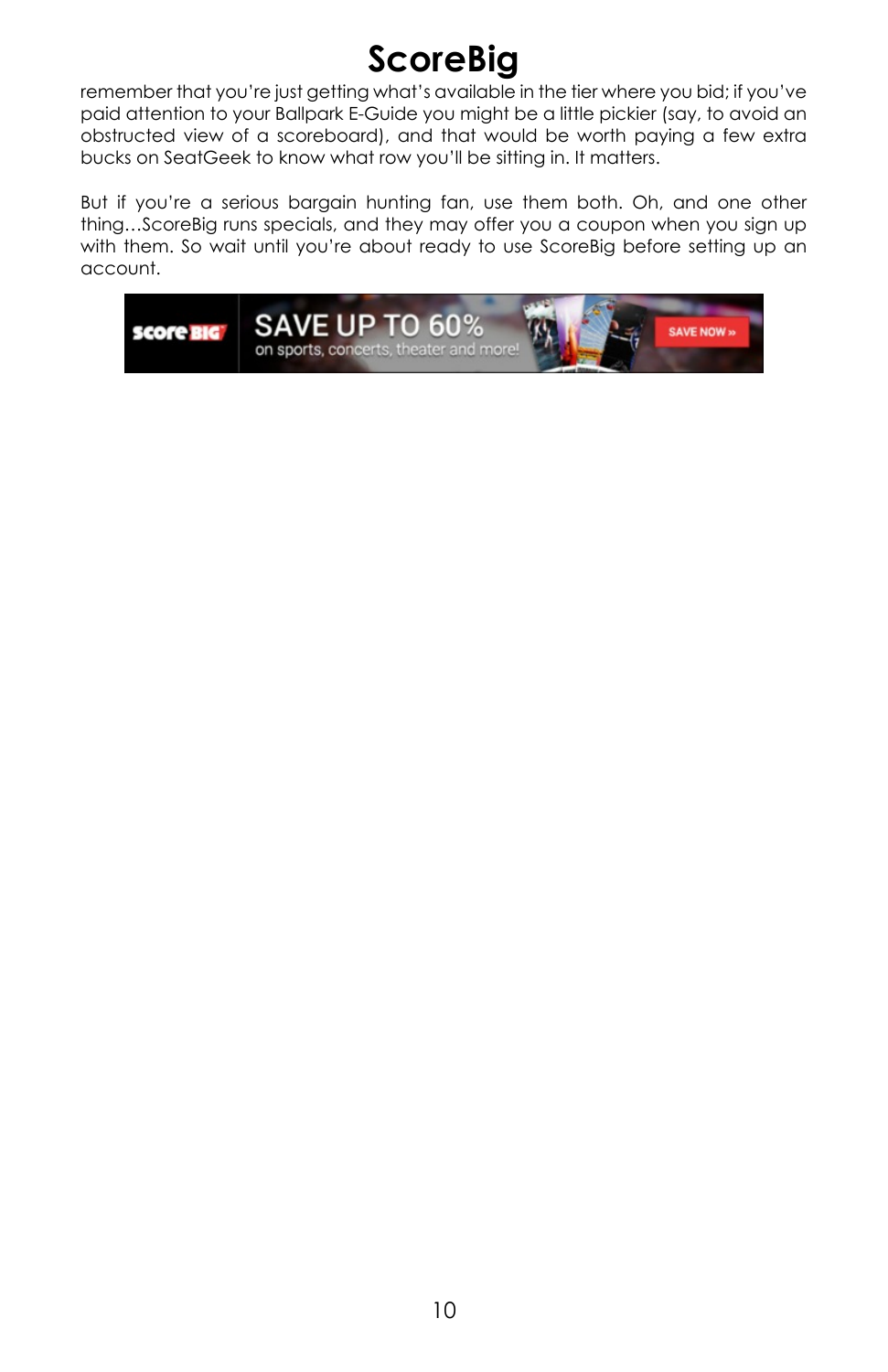## **ParkWhizParkWhiz**

#### **Favorite Website #5: [ParkWhiz](http://www.parkwhiz.com/?pwa=4d38085)**

I am sure it's happened to you. It's happened to me a hundred times. Sitting in ungodly slow ballpark traffic, waiting for an opportunity to look for a spot, let alone find one. Circling the ballpark at 3 MPH, wondering if you're going to miss the first pitch even though you arrived early. Finally settling on the first spot you find, paying double what you think is already unreasonable, and leaving your car both relieved that you found a spot and irritated at what you paid for it.

Think about how every baseball fan deals with that. Do you just accept that as part of the game? I did, for many years…or I would take public transportation, simply because it was so much easier to be on a train with a hundred sweaty fans.

But what if your spot was reserved for you, and you had already paid an amount that you could decide on beforehand? That, my friend, is the beauty of [ParkWhiz](http://www.parkwhiz.com/?pwa=4d38085).

ParkWhiz is simply StubHub for parking spots. Their website lists the spaces available for events in the city you're visiting, from parking garages to local businesses with smaller lots. You find something you like, reserve the spot online and pay for it then, and then print out the reservation and bring it with you to the ballgame.

Mapquest the address or plug it into your GPS (assuming yours works better than mine), and suddenly all of this hassle is gone. OK, you may still crawl in traffic, but at least you know where you're going and that there's a spot waiting for you.

ParkWhiz is especially useful in places like Chicago or Boston, whose ballparks were built long before anyone considered that people might want to drive one of those horseless carriages to the game. Driving to Wrigley or Fenway is especially nervewracking and patience-trying, and available parking is not only scarce but expensive. If you must drive to the ballpark there, and there are occasions when you will want to, it's extremely nice to have your spot booked beforehand.

Here are some examples of what ParkWhiz offers for some April Friday night games, looking at it as I write this.

#### **Wrigley Field: Braves vs. Cubs, April 29, 2016**

- Gym1 Park, .5 miles away, \$22
- LAZ Parking, .8 miles away, \$14
- Public Parking, .8 miles away, \$18

(The Cubs charge close to \$50 for lots not much closer than this.)

#### **Yankee Stadium: Rays vs. Yankees, April 22,2016**

- iPark Parking, .4 miles away, \$7
- Stable Car Parking, .5 miles away, \$10
- Park-It Management, .7 miles away, \$9

(The Yankees charge \$35 to park in lots not much closer than this.)

#### **Tropicana Field: Blue Jays at Rays, April 29, 2012**

- Courtesy Parking, .3 miles away, \$6.55
- Game Parking, .5 miles away, \$6.33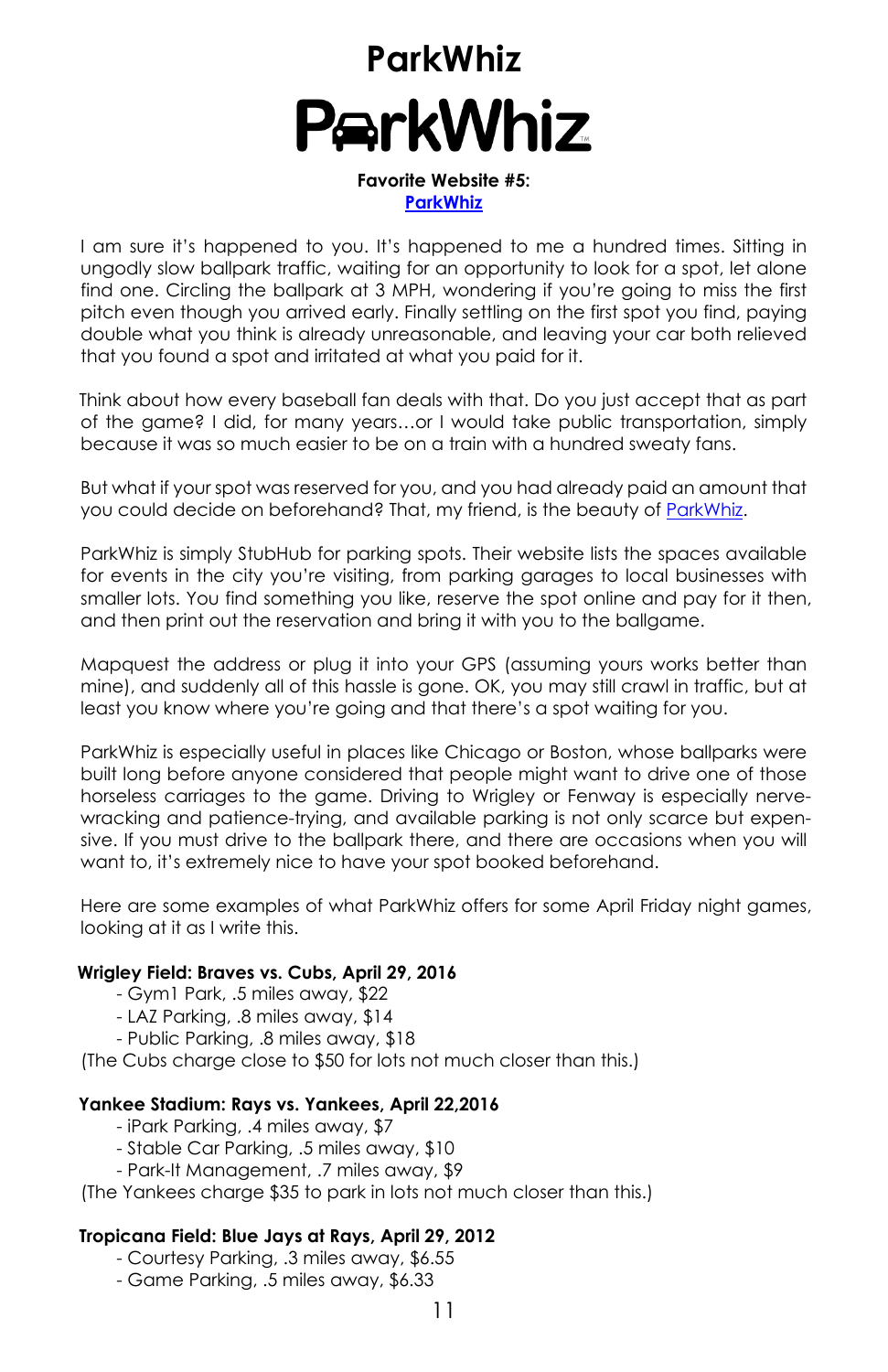### **ParkWhiz**

- 410 Central Avenue, .8 miles away, \$5.50 (The Rays are selling pre-paid parking passes for this game for \$20.)

Tropicana Field will almost always have plenty of parking close to the ballpark, and you shouldn't have to search long for a cheap spot. In some cases you can park for free in the Rays lots, but for this game parking is \$20 if you buy in advance from the Rays.

But neither Wrigley Field nor Yankee Stadium offer that luxury, and as you can see, if you must drive, ParkWhiz will definitely save you a few bucks. But it isn't even so much the savings that's valuable. It's being able to head right to your spot and not worry about having to find one that is a worthwhile value.

Also, ParkWhiz will show you a picture of the lot, and you can even read readers' reviews of the spot, which is especially nice if you're concerned about the ballpark neighborhood.

Not all ballparks are well covered by ParkWhiz; for some reason Citizens Bank Park in Philly and Citi Field in New York are not served well despite the opportunities to do so in both cities. But at most ballparks, if you plan to drive, ParkWhiz is always worth a look. If you don't, you may end up wishing you had…

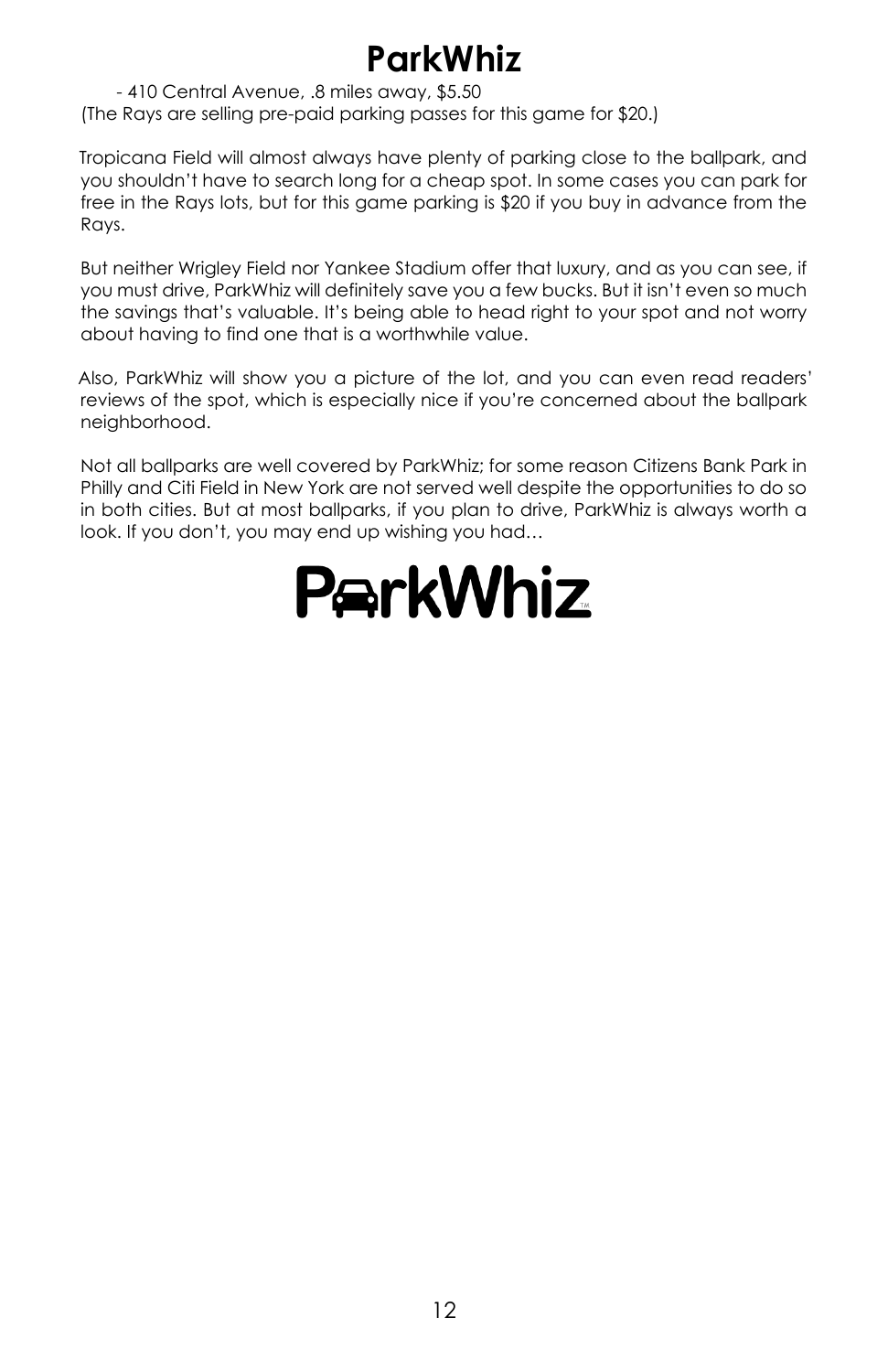### **Megabus/Boltbus**



#### **Favorite Website #6 (tie): [Megabus](http://www.megabus.com) and [Boltbus](http://www.boltbus.com)**

[Megabus](http://www.megabus.com) and [Boltbus](http://www.boltbus.com) are not affiliated with Ballpark E-Guides, but you should know about them, especially if you're making a day trip to another ballpark.

I live in New Jersey, a state that makes visiting drivers think of one thing above all else: "HOW MANY &#!%@&! TOLLBOOTHS ARE IN THIS &#!%@&! STATE?" Going to New York City from where I live, by car anyway, costs a nice chunk of change just on tolls alone. The NJ Turnpike, which you almost have to use if you want to arrive that day, costs close to \$10 each way and continues to rise in price frequently.

If I were going to Yankee Stadium the George Washington Bridge, without an EZ Pass, is \$15 (yes, you read that right). To go to Citi Field I'd pay \$15 for the Goethals Bridge and then \$16 for the Verrazano Narrows Bridge, along with about \$9 for the Turnpike round trip.

So to go to a Yankees or Mets game (or a Red Sox game, since I need to go through New York to get to Boston) I am looking at over \$40-45 just on *tolls*. The good news is, Jersey still has a beach, so there's still one reason left to come here. Thankfully, Megabus and Boltbus now provide at least a partial remedy for us.

In 2011 I visited Yankee Stadium to see if I could show the money-saving benefits of a Ballpark E-Guide (it turned out to be the day Derek Jeter scored his 3,000th hit). One thing I needed to do was find the cheapest way to get there, which until Boltbus came along was no easy task.

As I've said, going by car would have meant about \$30 in tolls, not to mention gas and parking. So obviously that's out. You can take a NJ Transit train for about \$30 round trip, but that still means some gas to get to the station and parking isn't free there either. More convenient perhaps, but not cheaper.

Boltbus (and Megabus) runs buses from 30th Street Station in Philadelphia, and Boltbus runs from the Cherry Hill Mall in New Jersey, to 34th and 8th in Manhattan; from there one can get on the B or D train to Yankee Stadium. The whole bus ride was \$21 round trip, plus the extra few bucks for the Philly and New York public transit. It wasn't easy to get to…I had to use a PATCO train to Philly and then a SEPTA train to 30th Street—don't ask me why I didn't just go to Cherry Hill—but the Boltbus saved me close to \$50.

Boltbus has several routes in the northeast and northwest of the country; Megabus is available in many big cities in the U.S. and Canada and usually has a route to the nearest few metropolises.

As I write this the Megabus deals below are available for Philly to NYC, on Sunday, April 24, 2016, to see the Yankees take on the Rays:

- Depart 6:00 AM, arrive 8:10 AM; total cost \$11
- Depart 7:00 AM, arrive 9:10 AM; total cost \$11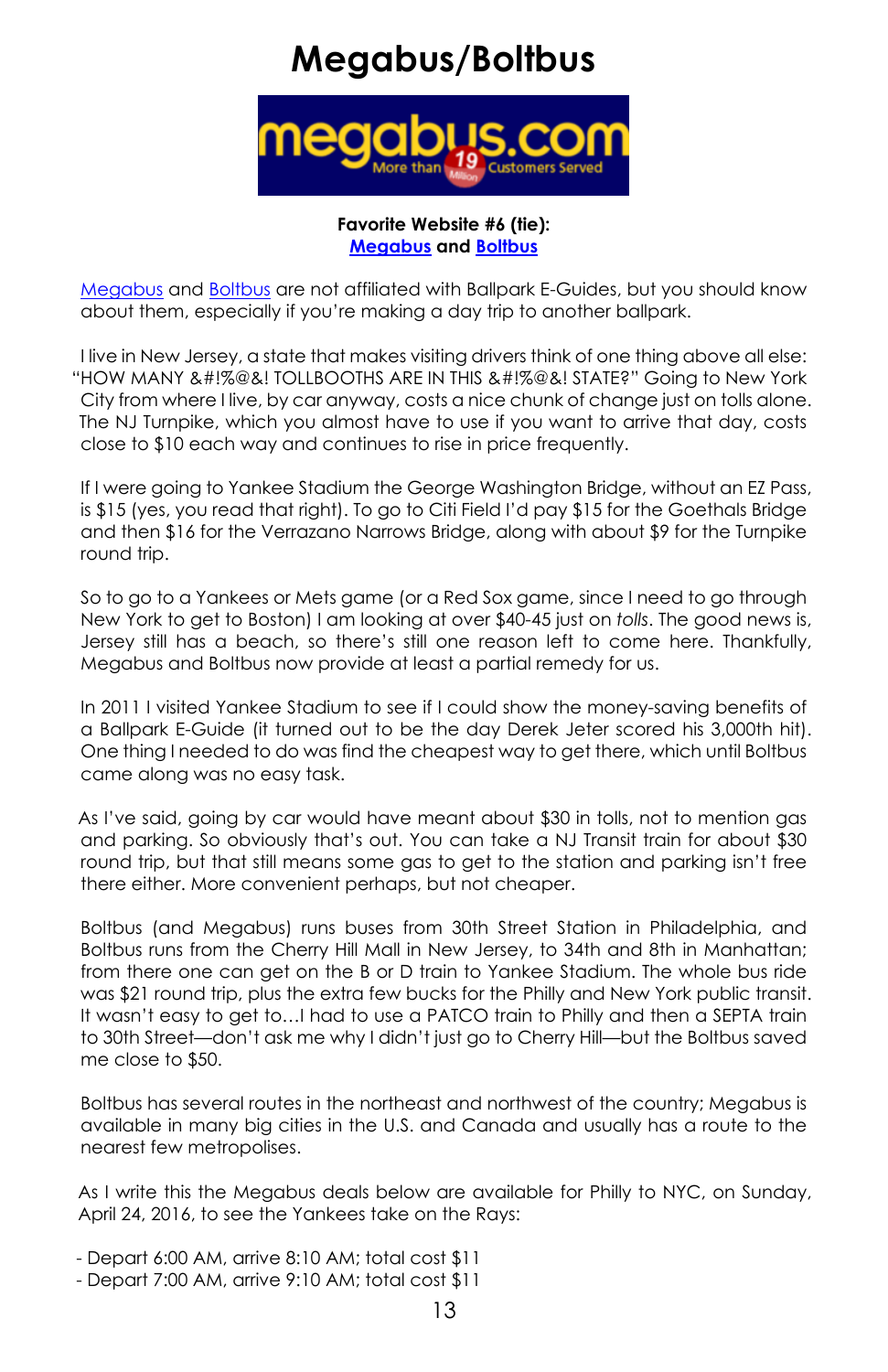### **Megabus/Boltbus**

Here are Boltbus's options from the Cherry Hill Mall:

- Depart 8:20 AM, arrive 10:00 AM; total cost \$9
- Depart 9:20 AM, arrive 11:00 AM; total cost \$10

That same day most fares home are \$15 on a Megabus and \$12 on a Boltbus, again a great bargain compared to Turnpike tolls and gas.

Both services also boast of \$1 fares when the trip is scheduled. If you book early enough you should find a great deal. That's a great advantage for road tripping baseball fans, who usually know well in advance what game they'll be attending. Imagine paying a buck to get from New York to Baltimore. Even without a dollar fare, it's still a great savings.

Megabus and Boltbus are typical bus services; they're not perfect. People sometimes complain about their punctuality (no bus service is always on time), and not even these nice buses are comfortable for long rides. But for the most part you'll get an air-conditioned ride with WiFi and other creature comforts, without having to steer through traffic.

Best of all, it's dirt cheap.

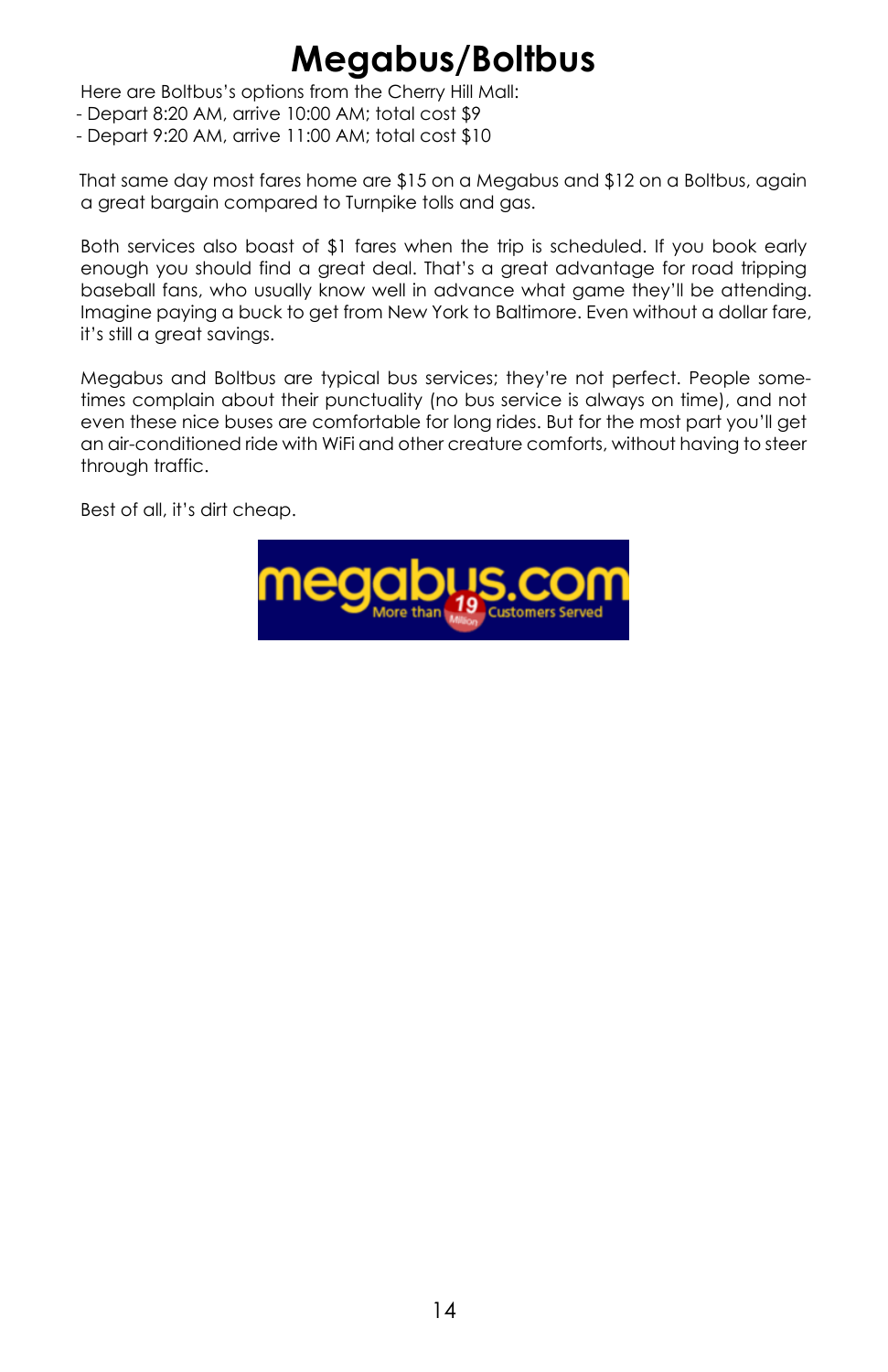



**Favorite Website #7: [Lyft](http://click.linksynergy.com/fs-bin/click?id=fvxcKdnWDqU&offerid=378872.18&subid=0&type=4)**

I usually advocate against using taxis to get to and from a ballpark; especially before and after a game. You will probably run into heavy traffic with the meter running. Not to mention that you may be trying to hail a cab along with dozens of other folks.

That still applies, but there are times when a baseball fan needs a ride. Maybe if they're on the road without a rental car and need to get to a train station, or maybe after an extra inning game that lasts after the last train leaves, or maybe they've enjoyed the nearby party scene a bit much and shouldn't drive. Stuff happens.

That's why I have the Lyft app on my phone. It's a nice backup plan to have.

If you didn't already know, Lyft is a ride-sharing program. Rather than a taxi company that owns a fleet of yellow cash machines with questionable interior sanitation, Lyft employs people to drive their own cars and give people rides to places. They can be found in most any major city, so a ballpark traveler should be okay.

The Lyft app is incredibly simple to use…and it's miles ahead of trying to hail a cab in city traffic. You open the app, ask for a ride from your existing location, and in short order (truly…like in five minutes, no fooling) someone driving a car with a pink mustache on the grill will be there to pick you up. Once you're dropped off you pay for the ride on your phone, and you can tip the driver through the app if you want.

Chicago is a great example of a city where Lyft could come in handy. Driving to Wrigley is a pain and parking is expensive. Public transit isn't the most enjoyable option for people that have an aversion to standing on a crowded train car. And with the Wrigleyville tavern scene being what it is, you might want to leave your car overnight and get a ride. (Which you can do thanks to my buddies at CubParking.) It's easy to see why Wrigley is one of the most popular Lyft destinations in Chicago.

I read an article recently from someone who tried to do without a car for a month, using only ride-sharing services like Lyft and Uber. To his surprise (and mine), he actually saved money using the rideshare services everywhere as opposed to using his own car…to the supermarket, to work, etc.

His case may have been unique, but I don't doubt there could be some savings with Lyft compared to a rental car. If you're in a city like D.C. or New York where you can combine ride shares with public transit, you might be able to scrap the rental car.

If you're planning a road trip and are thinking about ways to save money, look into Lyft and see if you can avoid using a rental car. Even if you don't, it's a good idea to have the app on your phone for the reasons I've listed here.

One last thing, like with ScoreBig, Lyft will often send you special offers when you sign up, so wait until you think you'll be ready to use it.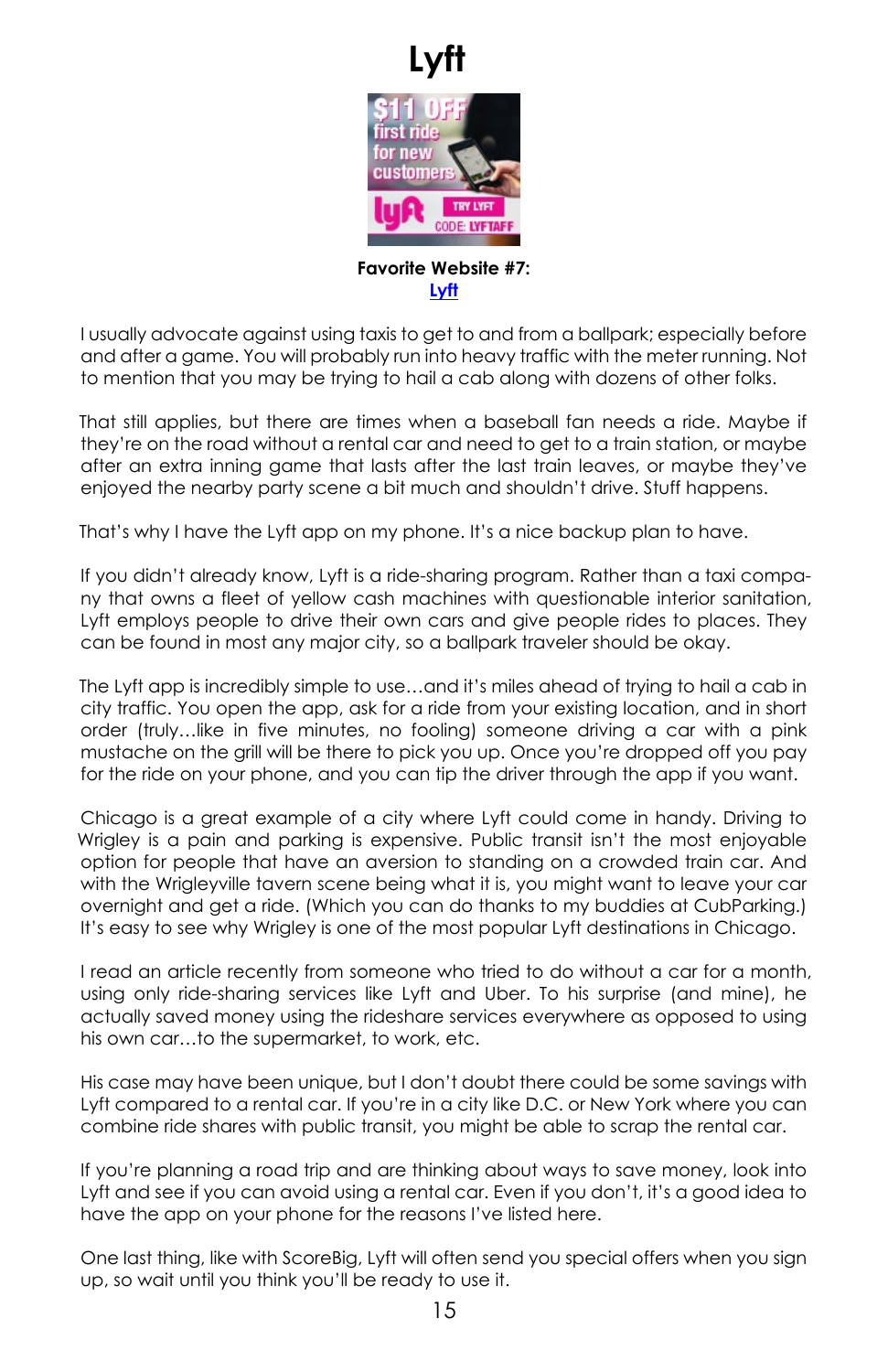### **Groupon**



#### **Favorite Website #8: [Groupon](http://www.tkqlhce.com/click-5752259-10868553-1399573917000)**

In the past I had recommended Restaurant.com for trying out great eateries while you're on the road and saving money. Nothing wrong with them, but I've discovered that Groupon has you covered with that too…not to mention experiences in the city, hotel and rental car deals, and yes, even occasional baseball ticket scores.

Like Lyft, [Groupon](http://www.tkqlhce.com/click-5752259-10868553-1399573917000) is geared to travelers visiting a certain destination, and Groupon also has a very useful app that alerts you on your phone of major deals that you might be interested in. I've noticed that many of the restaurants that are found on Restaurant.com can be found on Groupon too, with deals that save just as much money. When you're looking for a place to eat on the road, Groupon is especially helpful, but it's not bad for finding stuff in your own locale, too.

As I write this here are some deals on Groupon for baseball fans:

- Nationals tickets for April games, \$67 ticket for \$32
- White Sox game and patio party pass, \$57 ticket for \$40
- Down The Line Wrigley Rooftop, \$84 ticket for \$59

That's not to say that you'll find all kinds of discounted baseball tickets; your best bets for that are to pay attention to the team's e-mail newsletter and look for low demand games on SeatGeek. But for novelty stuff, like the Wrigley Rooftops, or for savings on nearby taverns and restaurants after the game, you can definitely search on Groupon.

Here are some deals currently available if you'd like to dine in Manhattan after a Yankees or Mets game:

- Build Your Own Burger Bistro, Upper East Side: \$20 certificate for \$10
- 212 Steakhouse, Midtown: \$60 certificate for \$32
- Big Nick's Pizza, Midtown: \$20 certificate for \$13

There are many, many more, but most of them are in the gift card for 60% off range.

And that's not all...if you're visiting New York City, with Groupon you can do a #39 bus tour for \$22, rent a bike in Central Park for \$9 instead of \$20, even see a comedy show for four for \$20 instead of \$100. You might actually want to visit Groupon before you decide what other things you're going to do while you're in town.

And it's great for your own city too…next time you're including dinner in your ballgame plans, have a look…I'm looking forward to trying the burgers at JJ Bootleggers in Philly!